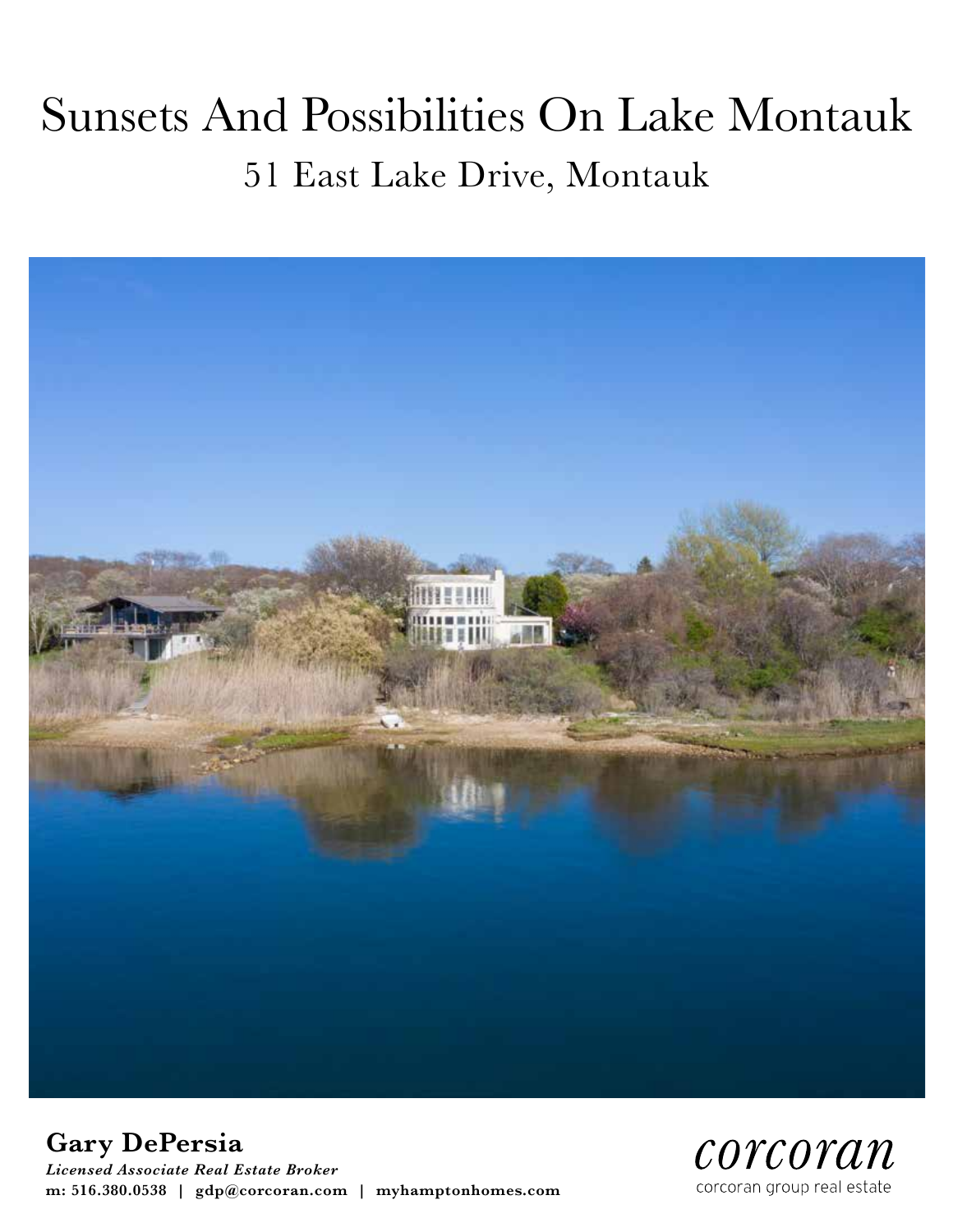

#### SUNSETS AND POSSIBILITIES ON LAKE MONTAUK

**Montauk.** Didn't we just love the 80's? The US Hockey Team kicked it off with the Miracle on Ice. Michael Jackson taught us how to Moonwalk and Cyndi Lauper just wanted to have fun. MTV gave us music videos 24/7 and the expansion of cable TV changed our lives forever. The Exxon Valdez coated the Alaskan shoreline, Chernobyl fouled the Russian skies and the Iran-Contra's had an affair. We did some Dirty Dancing, had some Risky Business, learned from the other Gecko that greed was good and didn't have a clue that when the Terminator said he'd be back that he would return as the Governator. And in the middle of that seminal decade, a very edgy, 3-bedroom, 2,800 SF modern beach house was built on a breezy shy acre along 100' of Lake Montauk looking west towards the sunset. Decades later that same residence awaits a new owner to ponder the possibilities. Ripe for renovation? Sure. But with the potential for a nearly 4000 SF house and a waterside spa, an enterprising new owner might create something new and exciting for this gorgeous waterfront acreage. Moor a boat just offshore, canoe, paddle board, go clamming or just kick back and enjoy the views and the sound of the water lapping against the sandy shoreline. And just as the 80's didn't last forever, neither will this property. With proximity to everything that makes Montauk a worldclass destination. ponder the possibilities today.



**WEB# 41731**

#### Property Details / Amenities / Features

#### First Floor

### Second Floor

- Contemporary - Built In 1983

- Hollenbeck Architect

- 2 Stories - Flag Lot

- .86 Acre  $-2.800$  SF  $+/-$ 
	- 3 Bedrooms
	- 3.5 Bathrooms
	- 2 Fireplaces
	- Wrap Around Deck

- Entry Foyer - Powder Room

- OHW Heating
- Central Air Conditioning
- Central Vacuum System
- Alarm System
- Water: Well
- Lakefront
- First Floor Master Bedroom - Patio - Fireplace

- Living Room with Fireplace

- Dining Room

- Eat-In Kitchen
	-
	- Covered Porch - Kitchen - Breakfast Area
- -

- Family Room - Powder room - Master Bedroom
	- Deck
- Guest Bedroom Ensuite

- Walk-In Closet

- Master Bathroom - Flush Shower - Soaking Tub - Dual Sinks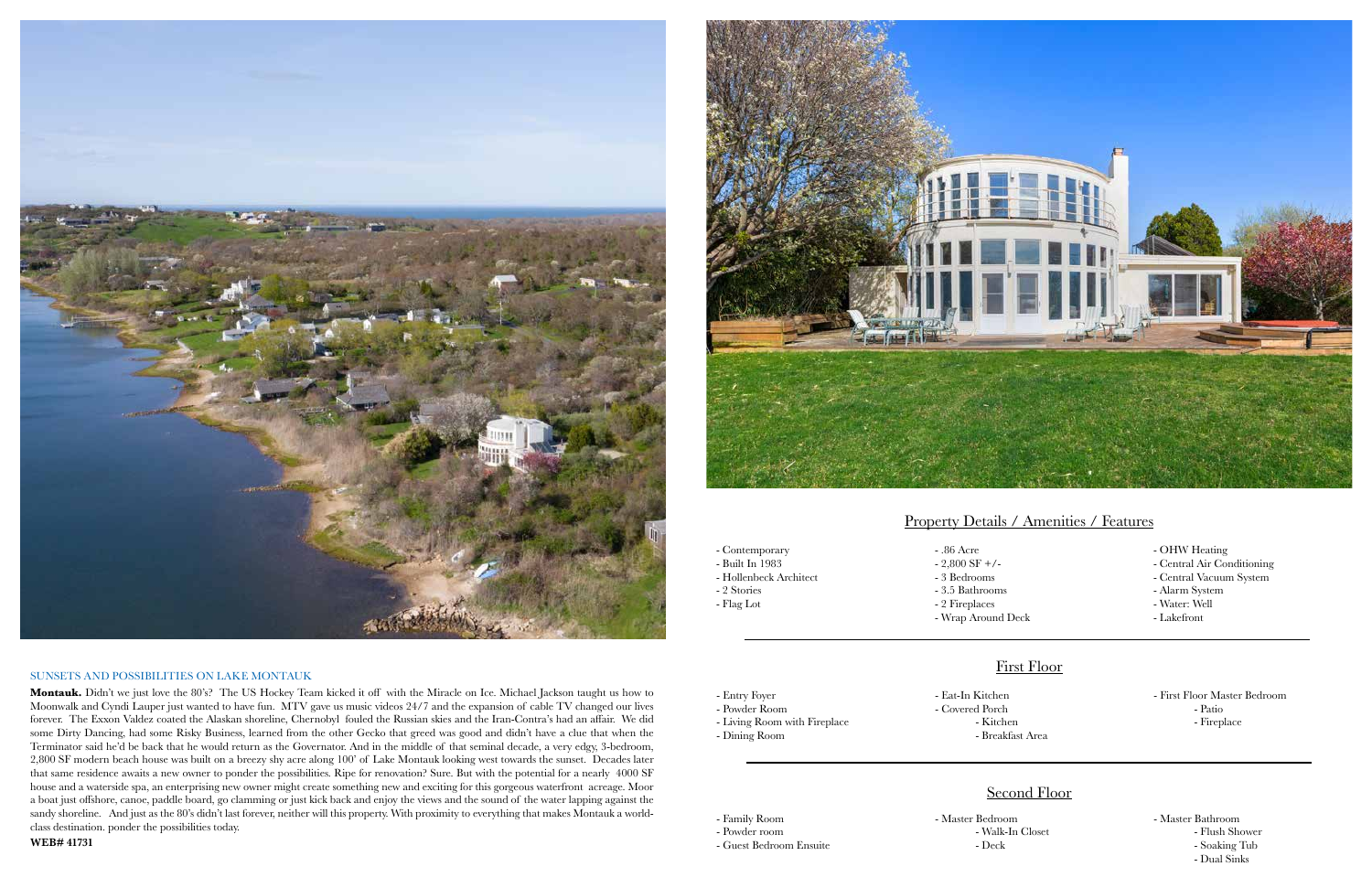## 1st Floor Plan









Survey

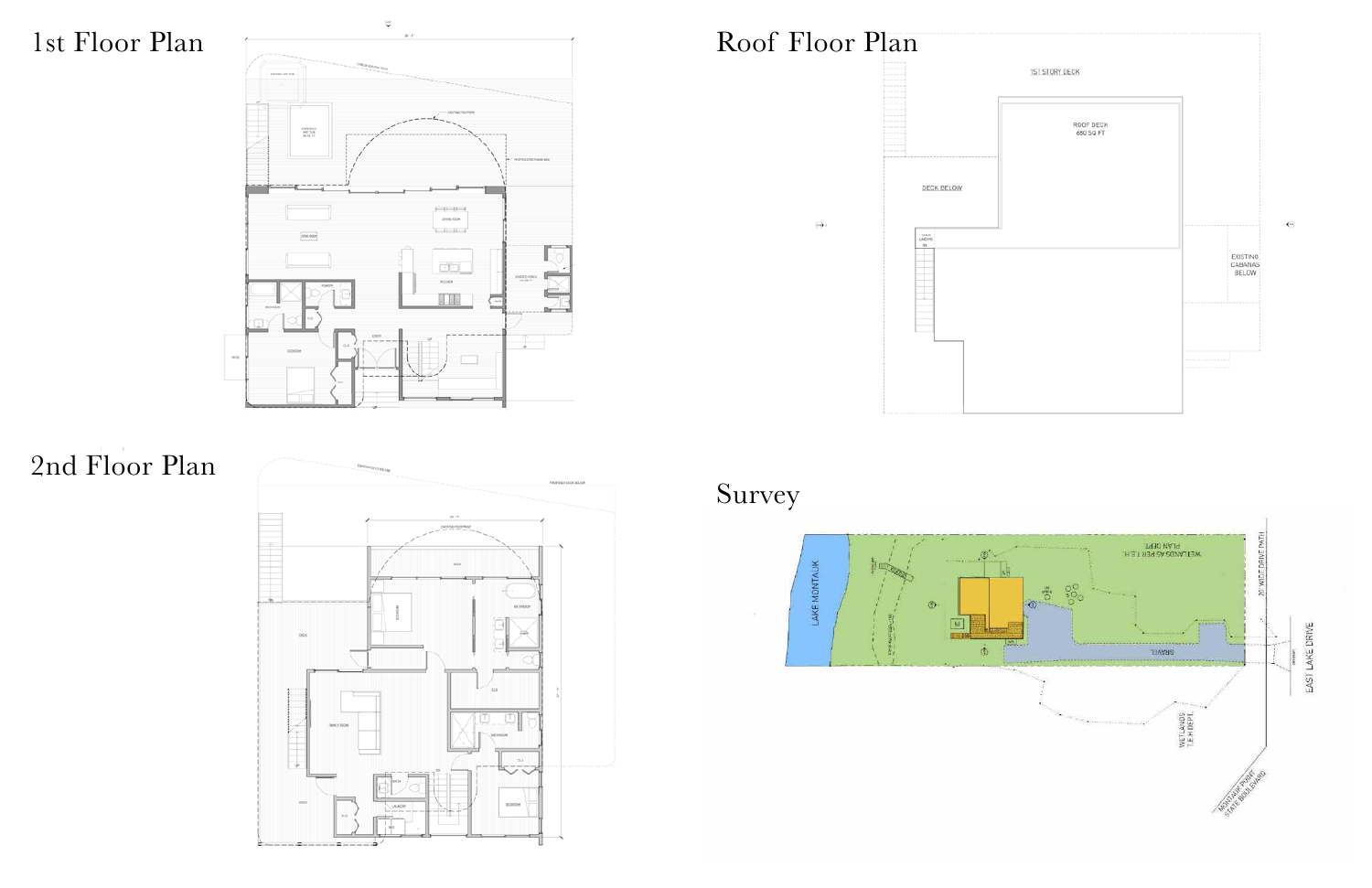

**Living Room**



**Master Bedroom Master Bathroom**